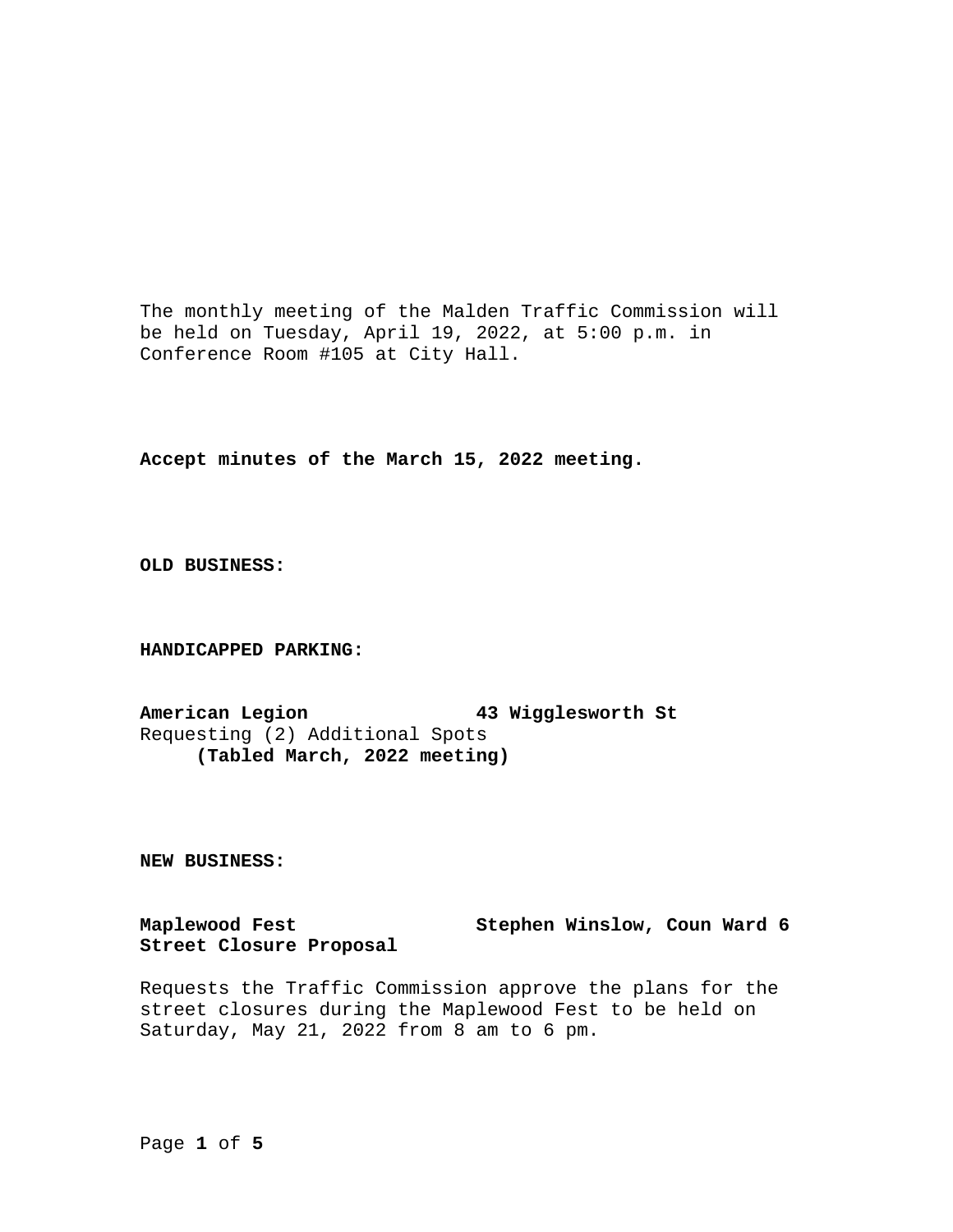### **MBTA Bus Stop Improvements Yem Lip, Engineering**

Requests the Traffic Commission approve the bus stop improvements as presented by the MBTA for several locations throughout the city.

# **Sylvan Street**

**No Honking Sign Imene Saidi, Resident**

Requests the Traffic Commission approve installing "No Honking Unless for Danger" signs on Sylvan Street to reduce the distress caused to her autistic child whenever motorists honk their horns.

#### **TABLED INDEFINITELY:**

## **965 Main St to Pine Banks Barbara Murphy, Counc. Ward 5 Resident Parking**

Requests the Traffic Commission approve adding resident permit parking on the odd side of Main Street wherever possible between 965 Main Street and the entrance to Pine Banks Park.

**(Tabled June, September and October, 2019, January, 2020 meetings until construction is completed in the area)**

## **MBTA Sign Installation Yem Lip, Engineering**

Requests the Traffic Commission approve the proposal as submitted to reinstall 9 bus stop signs as follows (Stop ID # 5424, 5386, 5416, 5343, 9030, 9340, 5447, 9025, 5459)

**(Tabled June, September, October and November, 2019, January, 2020 meetings)**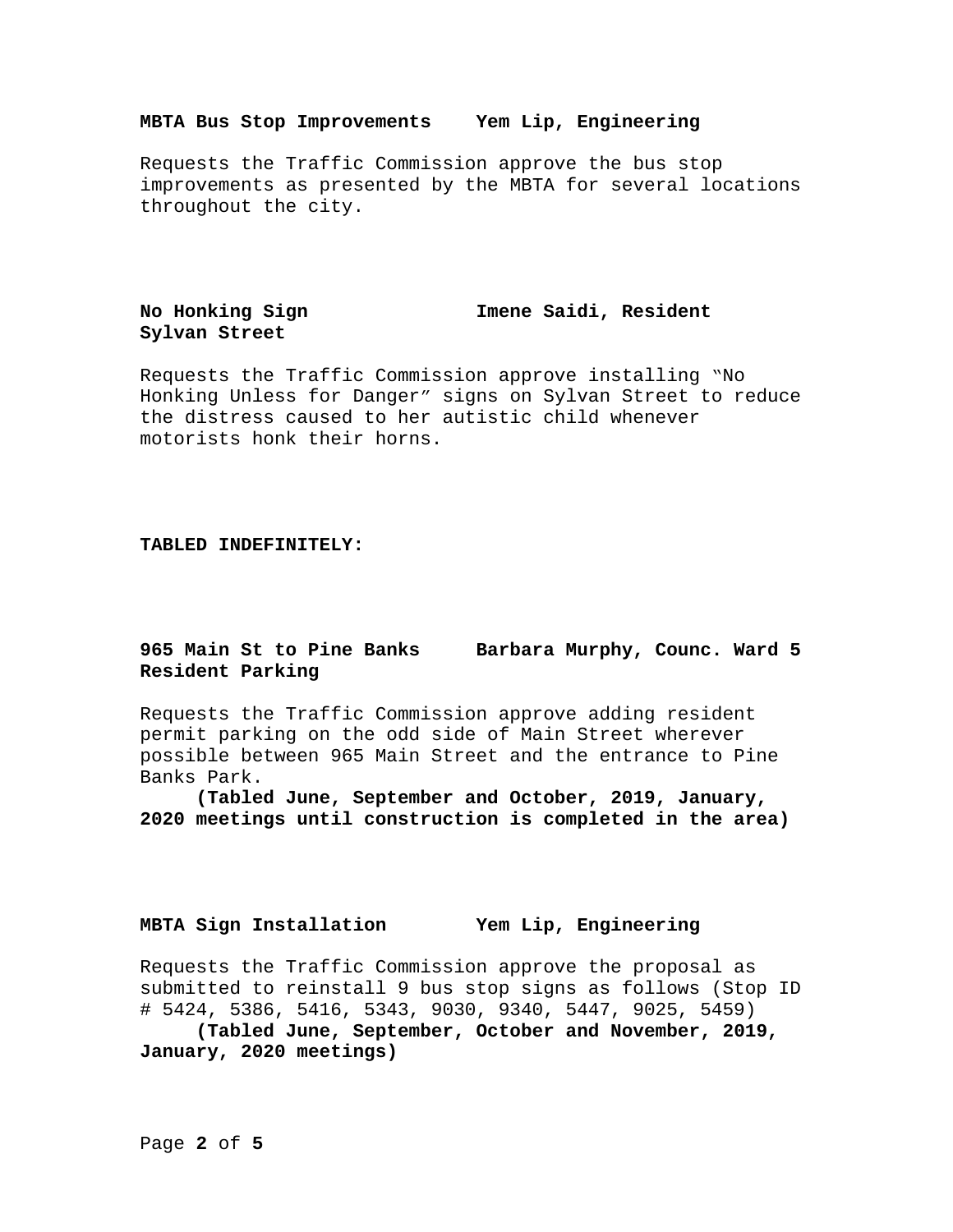### **Speed Safety Zone Neal Anderson, Counc. Ward 7 Lincoln Commons/Suffolk Manor Stephen Winslow, Coun-at-lge**

Requests the Traffic Commission study the appropriateness of designating a speed safety zone of 20 miles per hour as allowed by Chapter 90 Section 18B of the Massachusetts General Laws next to Lincoln Common and Suffolk Manor. Such study shall also consider the placement of a pedestrian impact recovery sign and other signs necessary to better alert motorists of the presence of the crosswalk from Suffolk Manor to the bus stop on Bryant Street by Lincoln Common.

**(Tabled September, October and November, 2019, January, 2020 meetings)**

|            | Speed Safety Zone |  |  | Paul Condon, Counc. Ward 2   |  |
|------------|-------------------|--|--|------------------------------|--|
| Devir Park |                   |  |  | Stephen Winslow, Coun-at-lge |  |

Requests the Traffic Commission study the appropriateness of designating a speed safety zone of 20 miles per hour as allowed by Chapter 90 Section 18B of the Massachusetts General Laws next to Devir Park along Malden Street and Emerald Street. Such study shall also consider the placement of speed monitoring signs to alert motorists of their speed in relation to the posted speed.

**(Tabled September, October and November, 2019, January, 2020 meetings)**

**Richardson Street**

**Resident Parking Barbara Murphy, Counc. Ward 5**

Requests the Traffic Commission approve adding Richardson Street to the resident parking program.

**(Tabled December, 2019 and January, 2020 meetings)**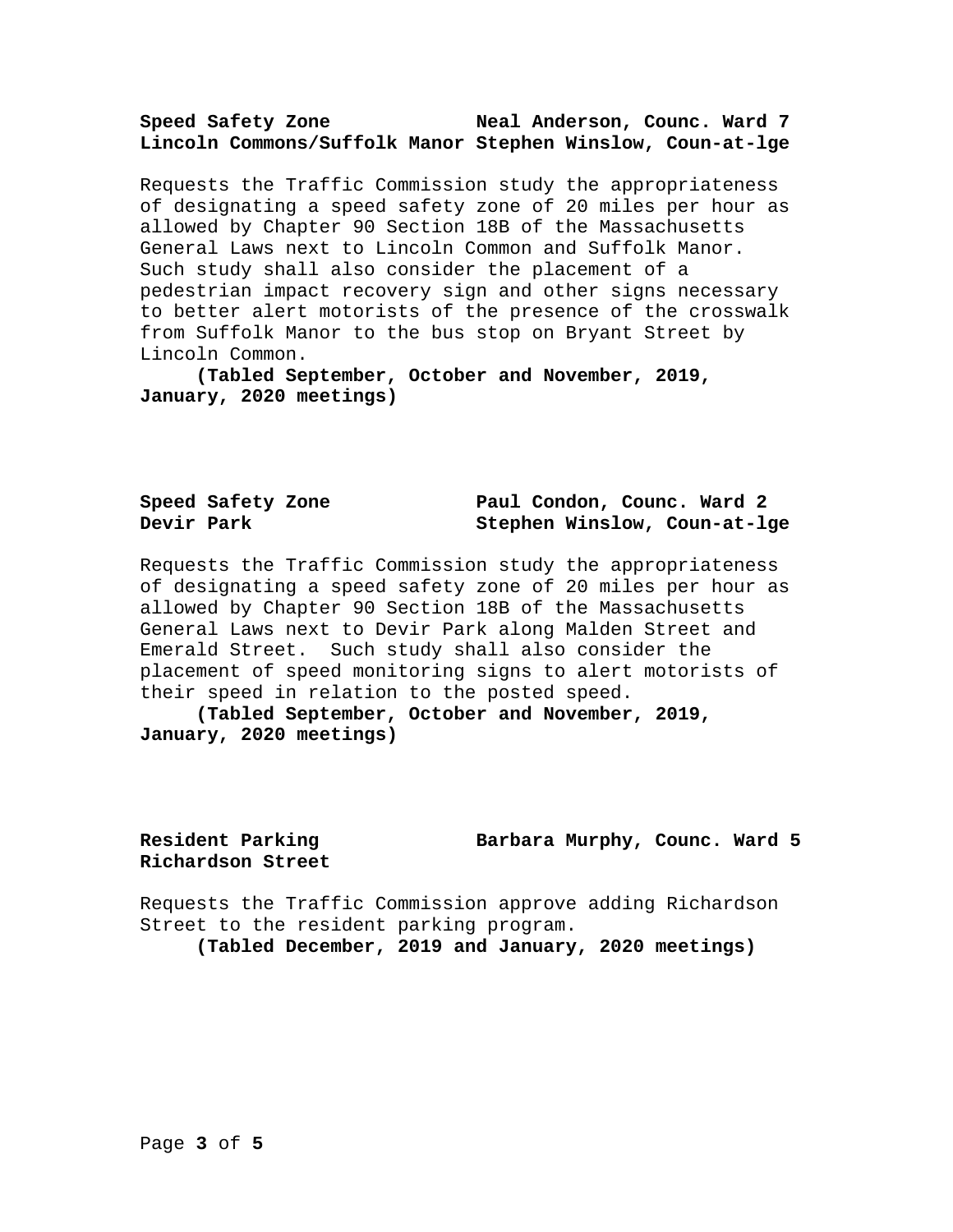**Bus Stop Changes Yem Lip, Engineering**

**Highland Ave**

Requests the Traffic Commission approve creating a new stop at Highland Ave and Malden Street. This would be a consolidation of the stops located at Highland and Thacher and Highland and Oakland.

**(Tabled November, December, 2019 and January, March, and September and October, 2020, January, 2021 meetings)**

#### **Automated Speed Limit Signs Ryan O'Malley, Coun. Ward 4**

The residents of Autumn, Kenmore, Rosemont, Wedgemere and Fairlawn Streets would like automated speed limit signs posted on the streets entering from Main and Winter Streets.

**(Tabled June, September, October and November, 2021 meetings pending funding)**

# **Safety Issues**

**Oak Grove Station Sylvia Chin, Resident**

Requests the Traffic Commission review the area around Oak Grove Station to prevent potential car accidents. Recommends removing the parking spaces so drivers can get a better view from cars on the curve.

**(Tabled October and November, 2021 meetings)**

**143 Main St**

**Crosswalk Peg Crowe, Counc. Ward 1**

Requests the Traffic Commission approve the installation of a crosswalk across Main Street at Bell Rock Park, in front of 143 Main Street where the bus stop is located.

**(Tabled October and November, 2021 meetings)**